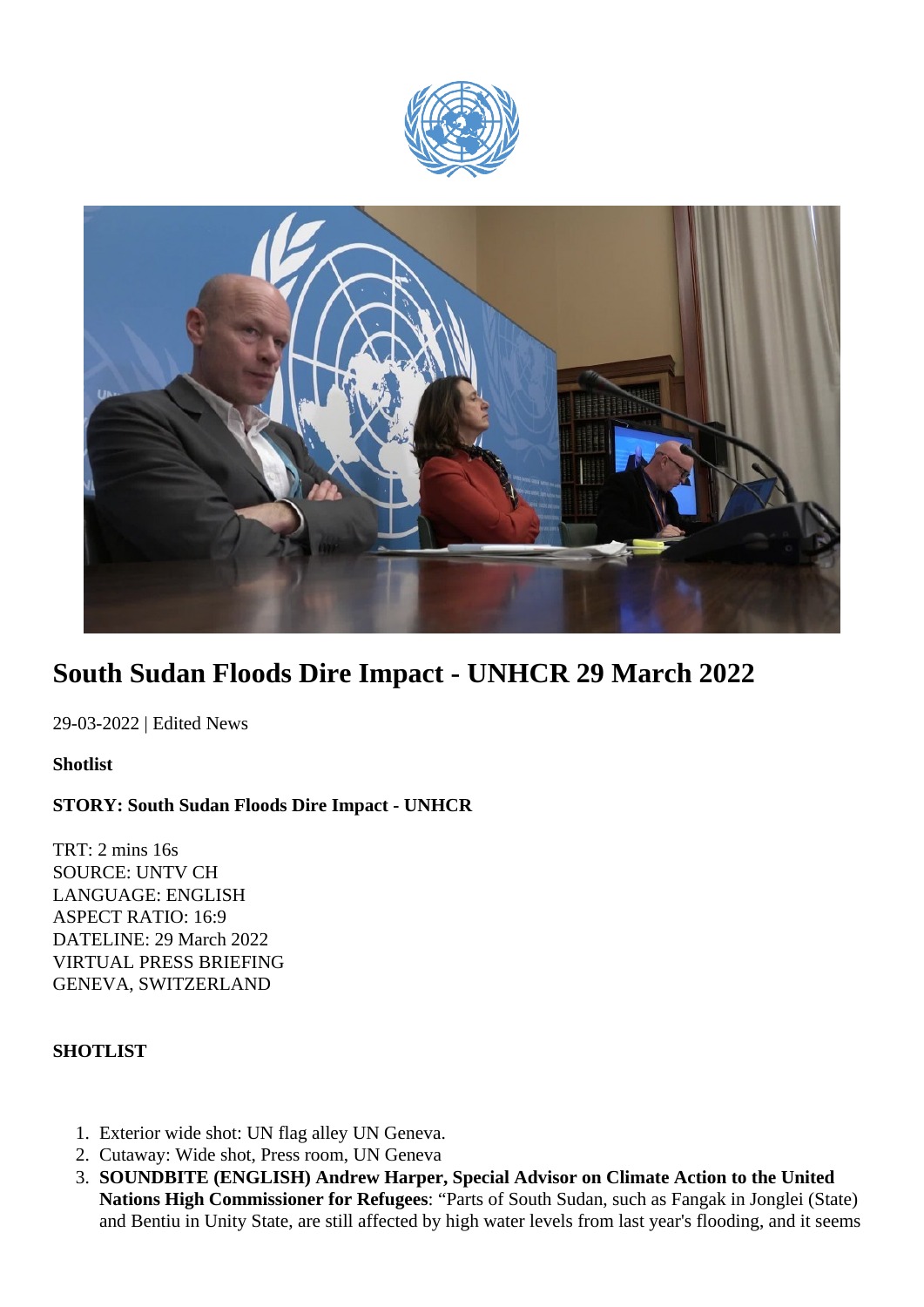unlikely that the waters will recede completely before the onset of the next rainy season. And IGAD (Intergovernmental Authority on Development), which is the Regional Institute, forecasts that the rains in 2022 will be even more than last year. These two circumstances combined, set the tone for what appears will be a disastrous rainy season."

- 4. Cutaway: wide shot of press room
- 5. SOUNDBITE (ENGLISH) Andrew Harper, Special Advisor on Climate Action to the United Nations High Commissioner for refugees "Just to put it in perspective, you've got elderly women, you've got vulnerable populations who are basically grabbing mud and trying to build up the berms around their villages. And this is during summer. This is during the dry season. The wet season hasn even started yet. So, we have to expect that many of these very defenses will be overcome by the upcoming rainy season."
- 6. Cutaway: medium shot, podium
- 7. SOUNDBITE (ENGLISH) Andrew Harper, Special Advisor on Climate Action to the United Nations High Commissioner for refugees As more and more people get displaced from their safe zones and they have to encroach into an area where they're not the traditional population, then, ther will be conflict. We're seeing that time and time again. So, you have people, you have villages which are holding out, doing whatever they can in order not to be forced to move to where they may face violence."
- 8. Cutaway: Medium shot journalists listening in the Press room
- 9. SOUNDBITE (ENGLISH) Andrew Harper, Special Advisor on Climate Action to the United Nations High Commissioner for refugees "The other issue that will be coming to the fore is the food insecurity. As you have crops wiped out, as you have livestock dying, season after season, you have this compounded series of disasters and a lack of international response in terms of providing support for food security, then you will be facing the situation of a famine in that region. I don't think it's "if", it's going to be "when"."
- 10. Various: Medium shot journalists taking notes and listening

B-Roll from UNHCR, shot between March 7-10, 2022 in South Sudan available on: [https://www.unmultimedia.org/tv/unifeed/asset/2723/2723](https://www.unmultimedia.org/tv/unifeed/asset/2723/2723593/)593/